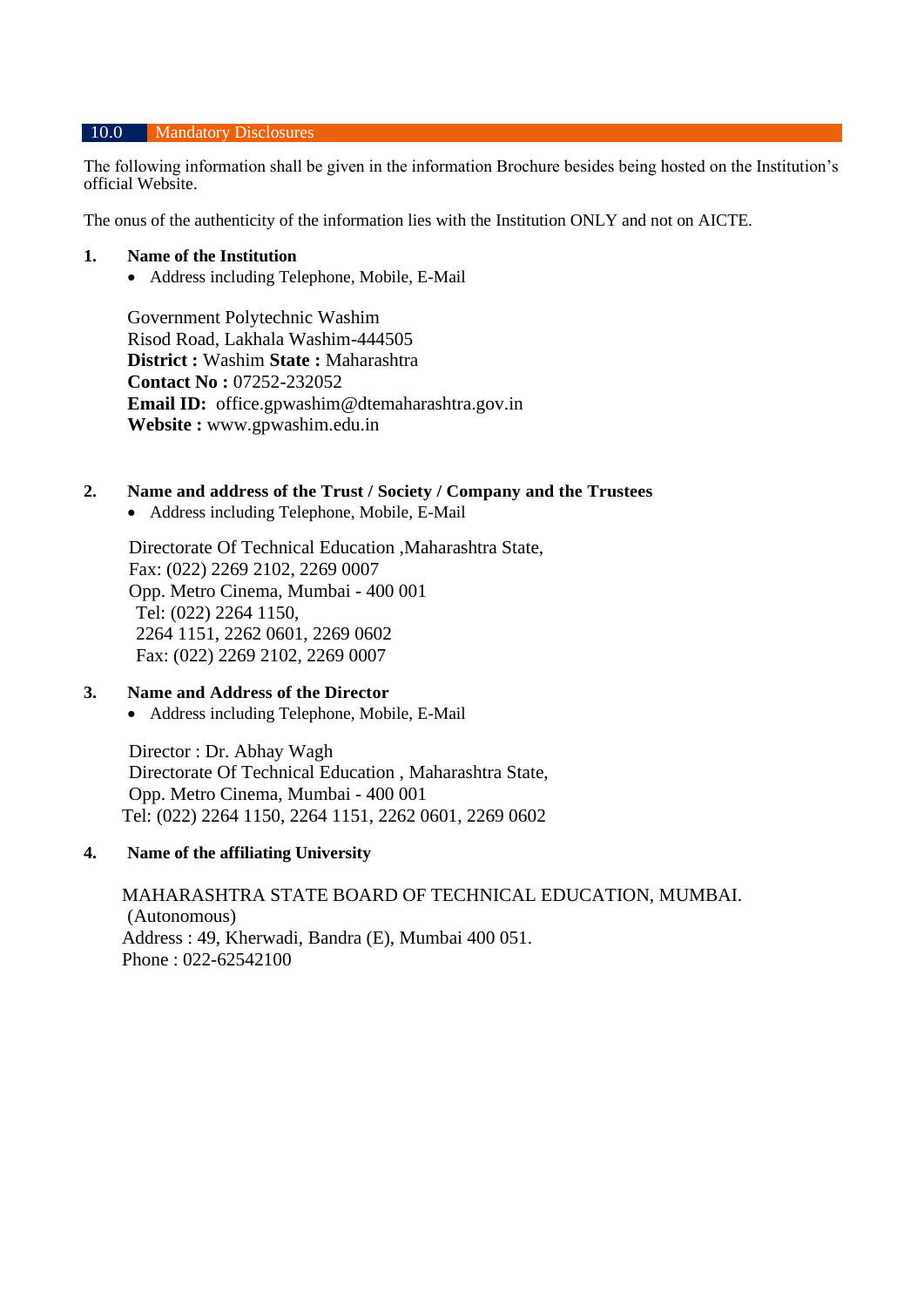#### **5. Governance**

• Members of the Board and their brief background

MAHARASHTRA GOVERNMENT (Under Directorate of Technical Education M.S. Mumbai) **GOVERNMENT POLYTECHNIC, WASHIM** Risod Road, Lakhala, Washim 444 505 Phone No. (Office) 07252-232252, 232085 Fax No. 07252-232252 Email - office.gpwashim@dtemaharashtra.gov.in Web site: - www.gpwashim.edu.in

> No. GPW/ 2021/BoG/43/8 Date: 3) / 12/2021

The following members are hereby appointed for a period of 3 years with their<br>honorable members of Board of Gaussian Company and the state of the state of the state of the state of  $\Omega$ The following members are hereby appointed for a period of 3 years with their<br>consents as honorable members of Board of Governors (BoG), for Government Polytechnic<br>Washim. Washim.

### (Revised) The Board of Governors (BoG)

(As per AICTE norms 2021-22, Appendix 18, page no. 202)

| S.N.              | Post in BoG         | Name of Officer/<br>Industrialist                                                             | Designation                                                                       |  |
|-------------------|---------------------|-----------------------------------------------------------------------------------------------|-----------------------------------------------------------------------------------|--|
| 1                 | Chairman            | Dr. V. R. Mankar<br>Joint Director, Technical Education, Regional<br>Office, Amravati.        |                                                                                   |  |
| $\overline{2}$    | Member              | Dr. Ajeet Singh                                                                               | Regional Officer, AICTE Western Region Office,<br>Mumbai (Ex-Officio)             |  |
| 3                 | Member              | Mrs. Kanchan S. Mankar                                                                        | Deputy Secretory, RBTE Nagpur. (Ex-Officio)                                       |  |
| 4                 | Member              | Anil Ghunage                                                                                  | MD, Saikrupa motors, Washim (Industrialist)                                       |  |
| 5                 | Member              | Pankaj W. Bajad                                                                               | Director, VEWA Infratech Company Pvt Ltd.<br>Washim (Industrialist)               |  |
| 6                 | Member              | Ajinkya Gore                                                                                  | MD, Konark transformers, Washim (Industrialist)                                   |  |
| $\overline{\tau}$ | Member              | Md. Shoyeb Nizami                                                                             | Director, Radio Vatsgulm 90.8 FM, Washim<br>(Industrialist)                       |  |
| 8                 | Member              | Mayur Chumbalkar                                                                              | MD, L&M Dry Fruit Processing, Washim<br>(Industrialist)                           |  |
| $\mathbf Q$       | Member              | Vinod Ingale                                                                                  | Managing Director, VisaNet Pvt Ltd, Washim<br>(Industrialist)                     |  |
| 10                | Member              | Dr. G.R. Shekapure<br>Ex- Director, Vocational Education, Maharashtra<br>State (Educationist) |                                                                                   |  |
| 11                | Member              | A. P. Matale                                                                                  | HoD, Mechanical Engg, Government Polytechnic,<br>Yavatmal (Educationist)          |  |
| 12                | Member              | N. S. Vidyasagar                                                                              | HoD, Civil Engg, Government Polytechnic,<br>Washim                                |  |
| 13                | Member              | K. P. Joshi                                                                                   | HoD, Mechanical Engg, Government Polytechnic,<br>Washim                           |  |
| 14                | Member              | U. A. Bagade                                                                                  | HoD, Information Technology, Government<br>Polytechnic, Washim                    |  |
| 15                | Member              | D. K. Bawane<br>HoD, Automobile Engg, Government Polytechnic,<br>Washim                       |                                                                                   |  |
| 16                | Member              | M. S. Kherde                                                                                  | HoD, Electrical Engg, Government Polytechnic,<br>Washim                           |  |
| 17                | Member              | P. M. Bhuvar                                                                                  | Lecturer, Electronics & Telecommunication Engg,<br>Government Polytechnic, Washim |  |
| 18                | Member<br>Secretary | Dr. B. G. Gawalwad                                                                            | Principal, Government Polytechnic, Washim<br>$\sim$ $\sim$                        |  |

G. Gawalwad Dr Principal

Copy to:- All hon. BoG members from Sr. No. 1 to 18

ol Principal<br>
General Polytechnic, Washim  $31121204$ 

• Members of Academic Advisory Body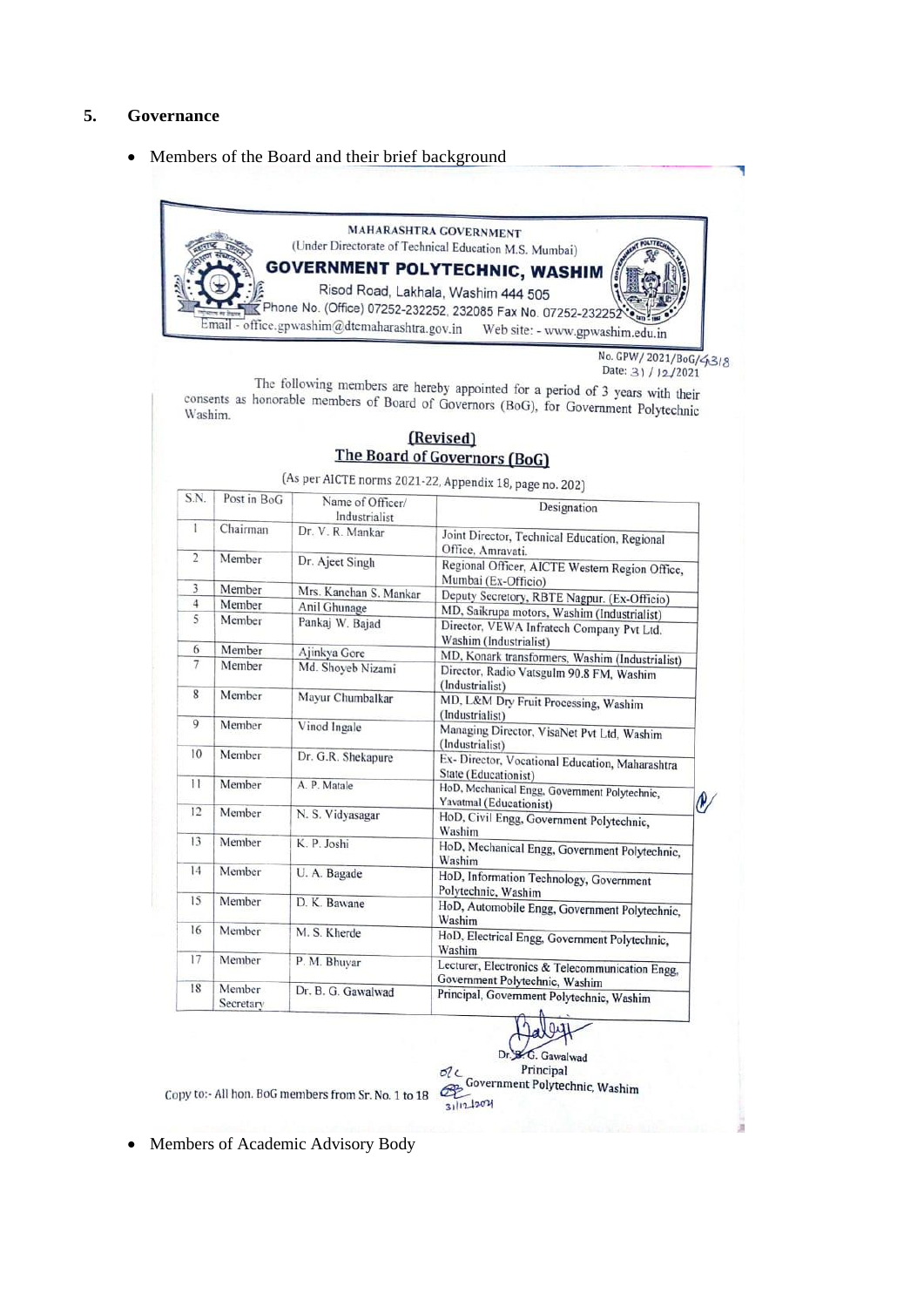• Frequently of the Board Meeting and Academic Advisory Body : Twice a year



• Organizational chart and processes

• Student Feedback on Institutional Governance/ Faculty performance  **Please refer to Homepage -> Student Feedback**

 **<https://www.gpwashim.edu.in/Studentfeedback/>**

• Grievance Redressal mechanism for Faculty, staff and students  **Please refer to Homepage ->Grievance and Redressal Mechanism**

<https://www.gpwashim.edu.in/Grievance/>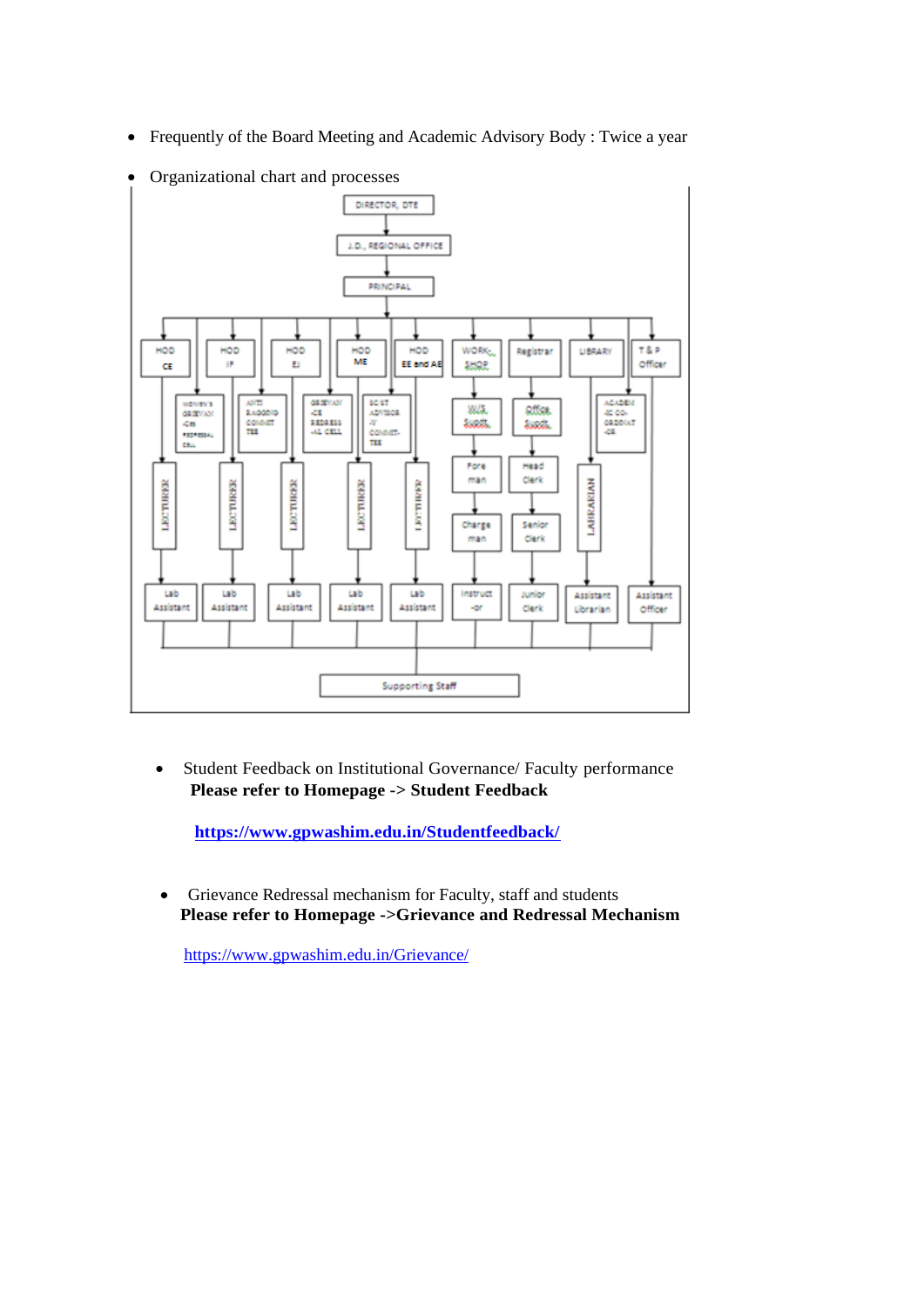Establishment of Anti Ragging Committee  $\bullet$ 



कार्यालयीन आदेश:

# • रॅगिंग प्रतिबंधक समिती •

### $55 - 8505$

संस्थेमध्ये शिक्षण घेत असलेल्या विद्यार्थ्यांसाठी रैंगिंग प्रतिबंध अधिनियम १९९९ च्या अनुषंगाने खालील प्रमाणे रॅगिंग प्रतिबंधक समिती गठीत करण्यात येत आहे.  $\mathcal{I}_{\mathbf{R}}$ 

| अ.क्र.  | अधिकाऱ्यांचे नांव         | पदनाम                                                              | कार्यभार      |
|---------|---------------------------|--------------------------------------------------------------------|---------------|
| 8.      | डॉ. बी. जी. गयलयाड        | प्र, प्राचार्य, शासकीय तंत्रनिकेतन वाशीम                           | अध्यक्ष       |
| ٩.      | श्री. के. पी. जोशी        | प्र. विभाग प्रमुख, यंत्र अभियांत्रिकी                              | सदस्य         |
| З.      | श्री. एन. एस. विद्यासागर  | प्र, विभाग प्रमुख, स्थापत्य अभियांत्रिकी                           | सदस्य         |
| 8,      | श्री. यू. ए. वागडे        | प्र, विभाग प्रमुख, माहिती तंत्रज्ञान                               | सदस्य         |
| 4,      | श्री, डी. के. वायणे       | प्र. विभाग प्रमुख, स्वयंचल अभियांत्रिकी                            | सदस्य         |
| q,      | श्री, एम. एस. खेडें       | प्र, विभाग प्रमुख, विद्युत अभियांत्रिकी                            | सदस्य         |
| U.      | डॉ. आर. जी. विलोलीकर      | समन्ययक, विज्ञान विभाग                                             | सदस्य         |
| $\zeta$ | श्रीमती आर, एम, भंगाळे    | अधि, स्थापत्य अभि, तथा कुलमंत्री, मुलींचे व.गृह                    | सदस्या        |
| Ϋ,      | श्रीमती पी. आर. पवार      | अधिव्याख्याता, अणुविद्युत                                          | सदस्या        |
| ło,     | श्री, एम, एस, हुले        | अधिव्याख्याता, माहिती तंत्रज्ञान तथा<br>कुलमंत्री, मुलांचे चसतिगृह | सदस्य<br>सचिव |
| 38.     | श्री. पी. एम. लोणारकर     | अधि, विद्युत अभि, तथा सहा, कुलमंत्री, मुलांचे व.गूह                | सदस्य         |
| 99.     | प्रशांत पांडुरंग चव्हाण   | विद्यार्थी, तृतीय वर्ष, स्थापत्य अभियांत्रिकी                      | सदस्य         |
| 33,     | क्, नियी श्रीपाद निंवाळकर | विद्यार्थिनी, तृतीय वर्ष, माहिती तंत्रज्ञान                        | सदस्या        |

शासकीय तंत्रनिकेतन, वाशिम

प्रत:- १. सर्व संबंधित विभाग प्रमुख, विभाग समन्वयक, अधिकारी कर्मचारी व विद्यार्थी

- २, सर्व विभागाचे सूचना फलक, शासकीय तंत्रनिकेतन, वाशिम
- ३. मुख्य सूचना फलक, शासकीय तंत्रनिकेतन, वाशिम

४. सूचना फलक मुलांचे/मुलींचे वसतिगृह, शासकीय तंत्रनिकेतन, वाशिम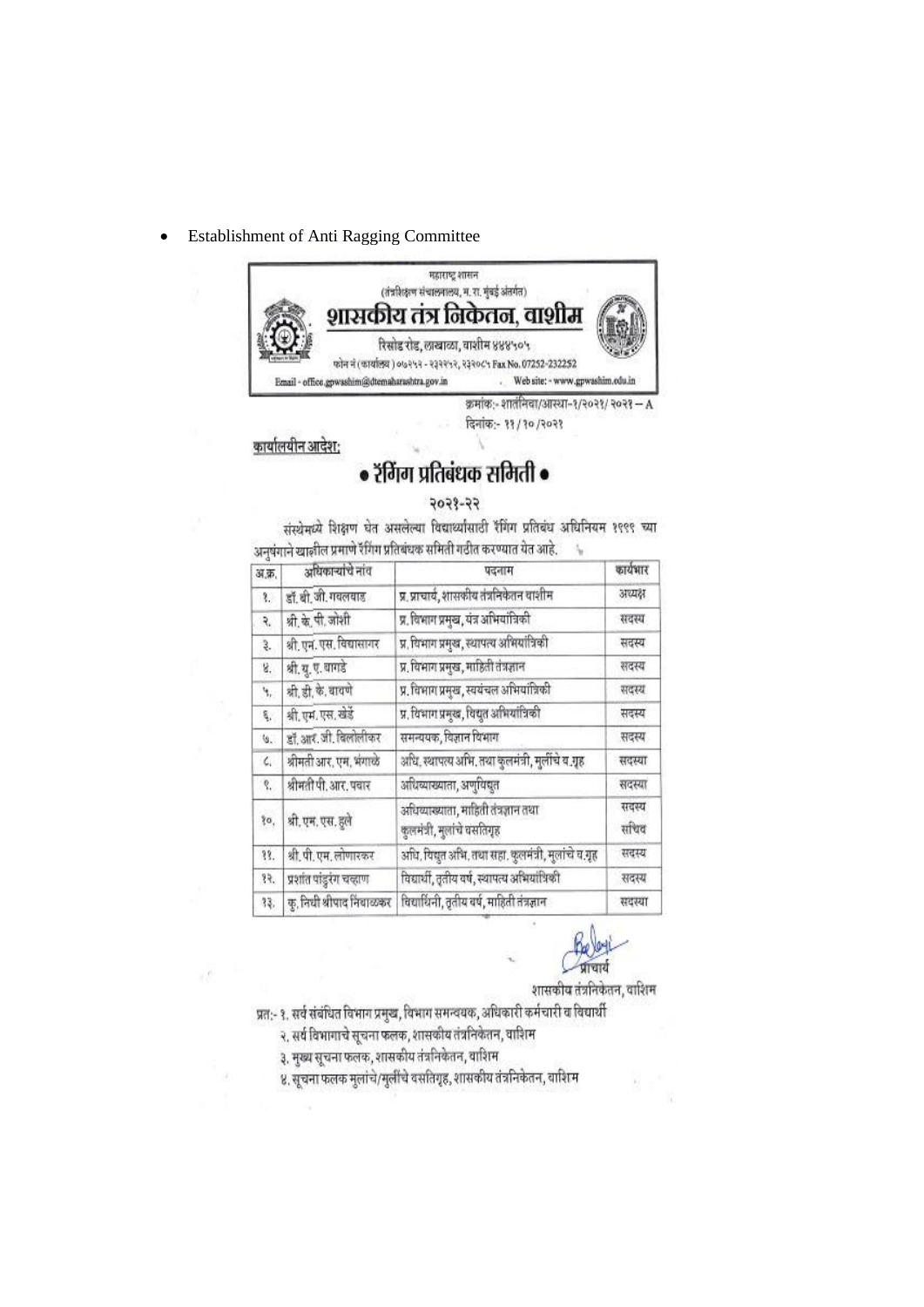Establishment of Grievance Redressal Committee in the Institution and Appointment of  $\bullet$ OMBUDSMAN by the University

|                | Website www.giisoonen.edu.m<br>Phone: 41-7253 (23225) | Government Polytechnic, Washim<br>Risod Road, Lakhala; Washim Dist.Washim<br>mal prince using markets cow in<br>Fine 0725 132253 Reubers 07252-232253 |
|----------------|-------------------------------------------------------|-------------------------------------------------------------------------------------------------------------------------------------------------------|
| Office Order - |                                                       | No.GPW Academic Co. (2021/2028)<br>Date - 13/10/2021                                                                                                  |
|                |                                                       | Grievances Redressal Cell Committee (2021-22)                                                                                                         |

Ref - As per All India Council For Technical Education (Establishment of Mechanism For Grievance Redressal) Regulation, 2019 F.NO.01-101/PGRC/AICTE/Regulation/2019. dated 07.11.2019

With reference to above mentioned letter the following Grievance Redressal Cell is constituted, to ensure transparency in admission and with paramount objectives of preventing unfair practices and to provide a mechanism to innocent students for redressal of their grievances.

- 1. Dr. B. G. Gawalwad (Principal)
- 2. Mr. U.G.Khillare (Lecturer, Auto, Engg.)
- 3. Ms. P. P. More (I/e HOD Exte )
- 4. Mr. M. S. Kherde (Vc HOD Elect)
- 5. Mr. Vivek Kamble (Student Representative)
- 6. Miss. Tanaya Wagh(Girl Student Representative).
- Chairperson
- $-M$ ember
- Member
- Member
- -- Special Invitee
- -Special Invitee

(Dr. B.B.Gawalwad)

Principal Government Polytechnic, **Washim**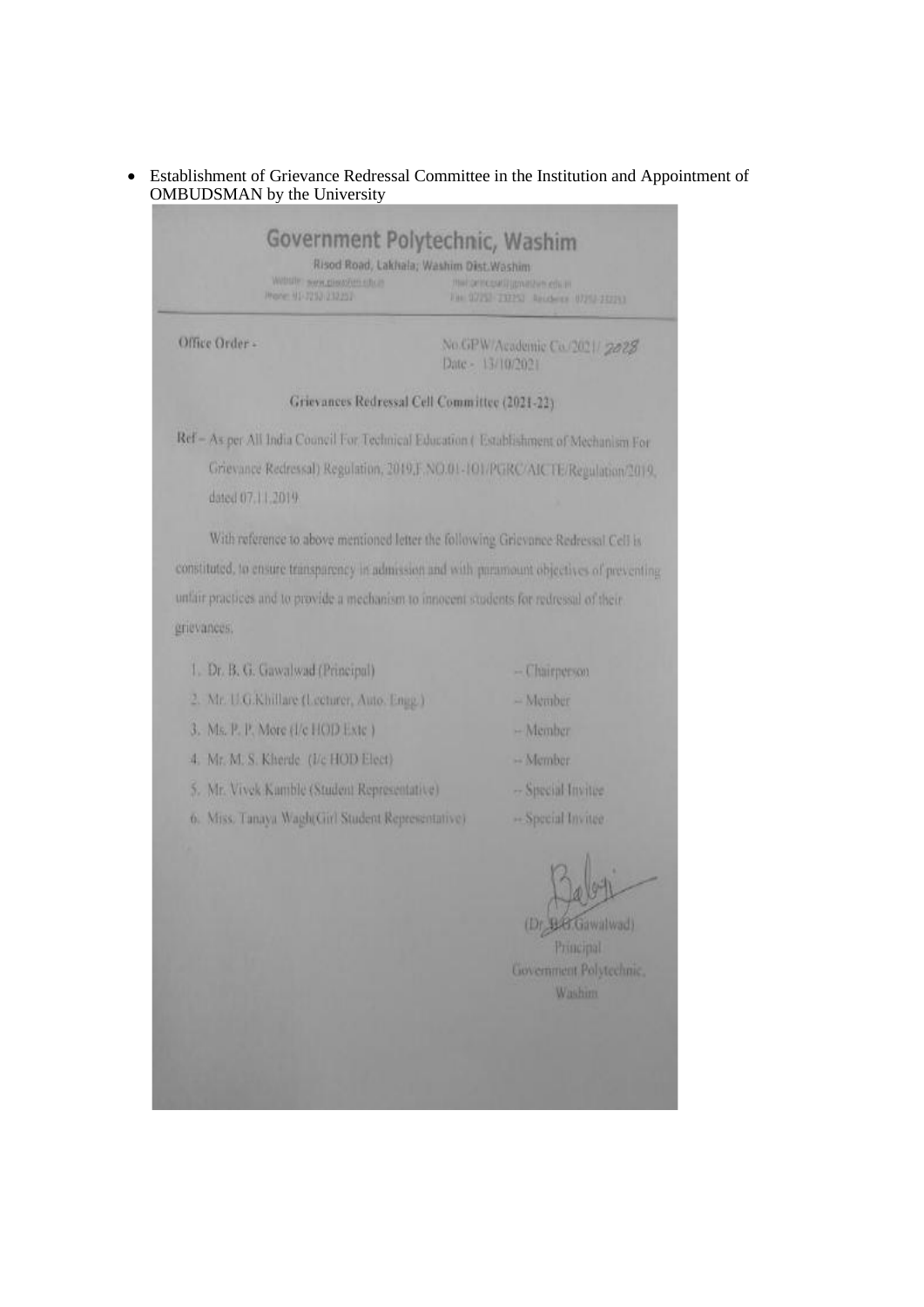• Establishment of Internal Complaint Committee(ICC)



शासकीय तंत्रनिकेतन, वाशिम. रिसोड रोड, लाखाळा, वाशिम ४४४५०५ opelgrussten@dematarashtra.gov.in Web Site - www.gowashim.edu.in ים<br>לוויות מידות ה-232095 (שירות), 232095 (שניתה - מונים ה-232095 (שניתה ה-27262)<br>המשפט המשפט ה-2010 ה-2010 ה-2010 (שניתה ה-2010 ה-2010)

जा. क्र. – शातंनिवा/ अंतर्गत तकार निवारण सविती/२०२१/४०१७ दिनांक-२०/११/२०२१

#### कार्यालयीन आदेश

#### अंतर्गत तकार निवारण समिती

#### $(5505 - 9505)$

शासकीय कर्तव्य पार पाढीत असतांना कामाच्या ठिकाणी महिलांवर होणाऱ्या लैनिक छळावादत प्रतिबंधात्मकं उपाययोजना करण्यासाठी तसेच त्यांच्या इतर तकारीचे वेळीच निराकरण करण्यासाठी संस्केतील व संस्केवाहेरील खालील शासकीय/ अशासकीय पदाधिकाऱ्यांची अंतर्गत तकार निवारण समिती गठीन करण्यात येत आहे.

| ar.<br>苇.                      | नाव व पदनाम                                                                            | समिती रुवान          | भ्रमणध्वनी<br>अमांक |
|--------------------------------|----------------------------------------------------------------------------------------|----------------------|---------------------|
| $\mathcal{N}$                  | धीमती पी. पी. मोरे, अधि. अणुविद्यत अभि.                                                | अध्यक्षा             | 5045005483          |
| $\mathcal{G}$                  | श्रीमती एम.डी. मोरे, अधि. डंग्रजी                                                      | गडल्या/सचिव          | 4,35588,3033        |
| $\sigma$ B .                   | बीमती आर.एम. भंगाळे, अधि. स्थापत्य अभि.                                                | सदस्या               | 6000428428          |
| $\partial^2 \mathcal{E}_\perp$ | धीमत्री पी. आर. पवार, अधि. अणुविद्युत अभि.                                             | मदस्या               | 179019091           |
| ole.                           | श्रीमती आर.आर. आढाव, अधि. गणित                                                         | मदस्या               | 8,600066668         |
|                                | <sup>०६,  </sup> श्रीमती डॉ. मंजुश्री जांभरुणकर, अध्यक्षा, संगममैत्री महिला संघ वालिम. | सदस्या<br>196.卷.金)   | C20C202200          |
| $\delta$                       | बॅड, श्रीमती उषा डी. भगत                                                               | सदस्या<br>disk mener | 6853500835          |
| $_{\circ C}$                   | थी के.पी. जोशी, प्रभारी विभाग प्रमुख, यंत्र अभि.                                       | मादरूच               | 338998698           |
| $\mathcal{F} \circ$            | श्री एम. एस. हुले, अधि. माहिती तंत्रज्ञान                                              | मदस्य                | 9409034485          |
| $\mathcal{Y}_{\mathfrak{B}_n}$ | वीमती पी.आर. वानवाडे, प्र.शा. सहाय्यक                                                  | सदस्या               |                     |
| 33                             | श्रीमती एम. ख्री. देशमच. तां. प्र.शा. सहाय्यक                                          | मदस्या               | 1500000000          |
| 98.                            | श्रीमती पी. एस. मावरकर, सफाईनार                                                        | लंदरूचा              | 444446390           |
|                                |                                                                                        |                      |                     |

सदर संदर्यात तकार प्राप्त झाल्यास समिती नियमानुसार तक्रारीवर कार्यवाही करावी. समिती सदस्य पुढील आदेशापर्यंत कार्यरत राहतील.

(प्रामयि

शासकीय तंत्रनिकेतन, वाशिम.

प्रत:- बरील सर्व संबंधित अधिकारी/अशामकीय मदस्य/कर्मचारी/विद्यार्थी यांना माहिती व आवश्यक कार्यवाहीस्तव अग्रेणित.

• Establishment of Committee for SC/ST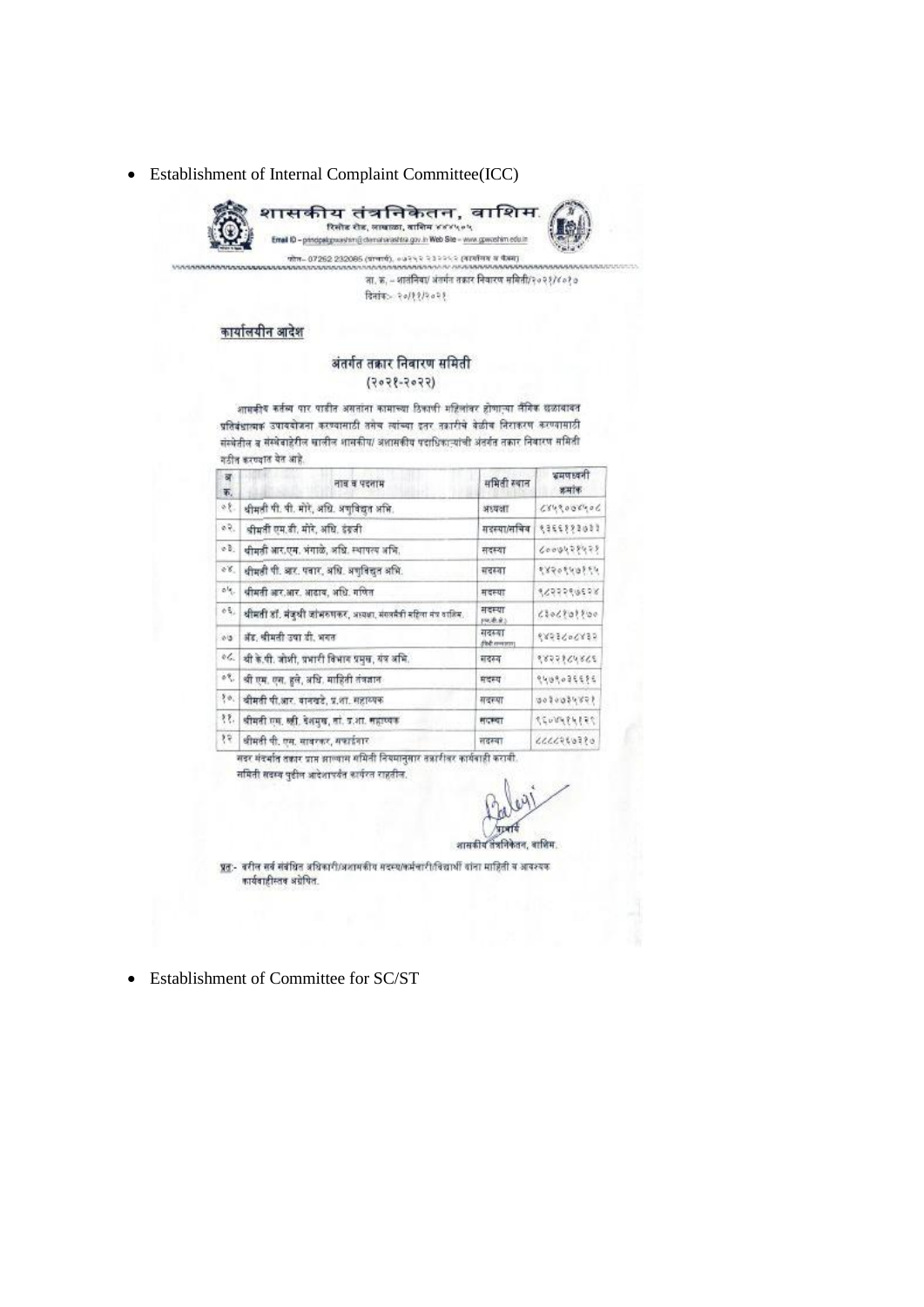| Government Polytechnic, Washim.<br>Risod road, Lakhala, Washim 444 505<br>Phone, (Office) 07252-232252, web: www.gewashin.edu.in<br>io. 07252-232252 (Principal 07252-232085) E mail -gpwashim@rediffmail.com |                                   |
|---------------------------------------------------------------------------------------------------------------------------------------------------------------------------------------------------------------|-----------------------------------|
|                                                                                                                                                                                                               | GPW/AICTE/293<br>Date:10 /03/2022 |
| Office Order                                                                                                                                                                                                  |                                   |
|                                                                                                                                                                                                               |                                   |
| <b>Committee for prevention of Atrocities</b><br>(sc/st) As per SC/ST prevention of atrocities Act 1989)                                                                                                      |                                   |
| As per scheduled caste and scheduled tribe (prevention of atrocities)                                                                                                                                         |                                   |
| Act 1989, no33 of 1989, dated 11/09/1989 following committee is being                                                                                                                                         |                                   |
| constituted for Government Polytechnic, Washim.                                                                                                                                                               |                                   |
| 01 Shri, U G Khillare                                                                                                                                                                                         | : Chairmon                        |
| Lecturer in Automobile engineering                                                                                                                                                                            |                                   |
| 02 Shri, S.R. Zunjare<br><b>Lecturer In Chemistry</b>                                                                                                                                                         | : Member                          |
| 03 Shri. O. P. Ghorsade<br><b>Lecturer</b> in Information Technology                                                                                                                                          | : Member                          |
| Shri. U A Nage<br>04<br><b>Lecturer</b> in Physics                                                                                                                                                            | : Member                          |
| 05 Miss. K. K. Choudhary<br><b>Lecturer In Mechanical Engg</b>                                                                                                                                                | : Member                          |
|                                                                                                                                                                                                               |                                   |
|                                                                                                                                                                                                               | Principal                         |
|                                                                                                                                                                                                               | Government Polytechnic, Washim    |
|                                                                                                                                                                                                               |                                   |
|                                                                                                                                                                                                               |                                   |
|                                                                                                                                                                                                               |                                   |
|                                                                                                                                                                                                               |                                   |
|                                                                                                                                                                                                               |                                   |

#### **6. Programmes**

Name of Programmes approved by AICTE : **Civil Engineering, Mechanical Engineering, Electronics and Telecommunication Engineering, , Electrical Engineering, Information Technology, Auotomobile Engineering.**

- Name of Programmes Accredited by AICTE: NA
- Status of Accreditation of the Courses : NA
- Total number of Courses : **06**
- No. of Courses for which applied for Accreditation : 00
- Status of Accreditation Preliminary/ Applied for SAR and results awaited/ Applied for SAR and visits completed/ Results of the visits awaited/ Rejected/ **Approved for 02 Courses**
- For each Programme the following details are to be given: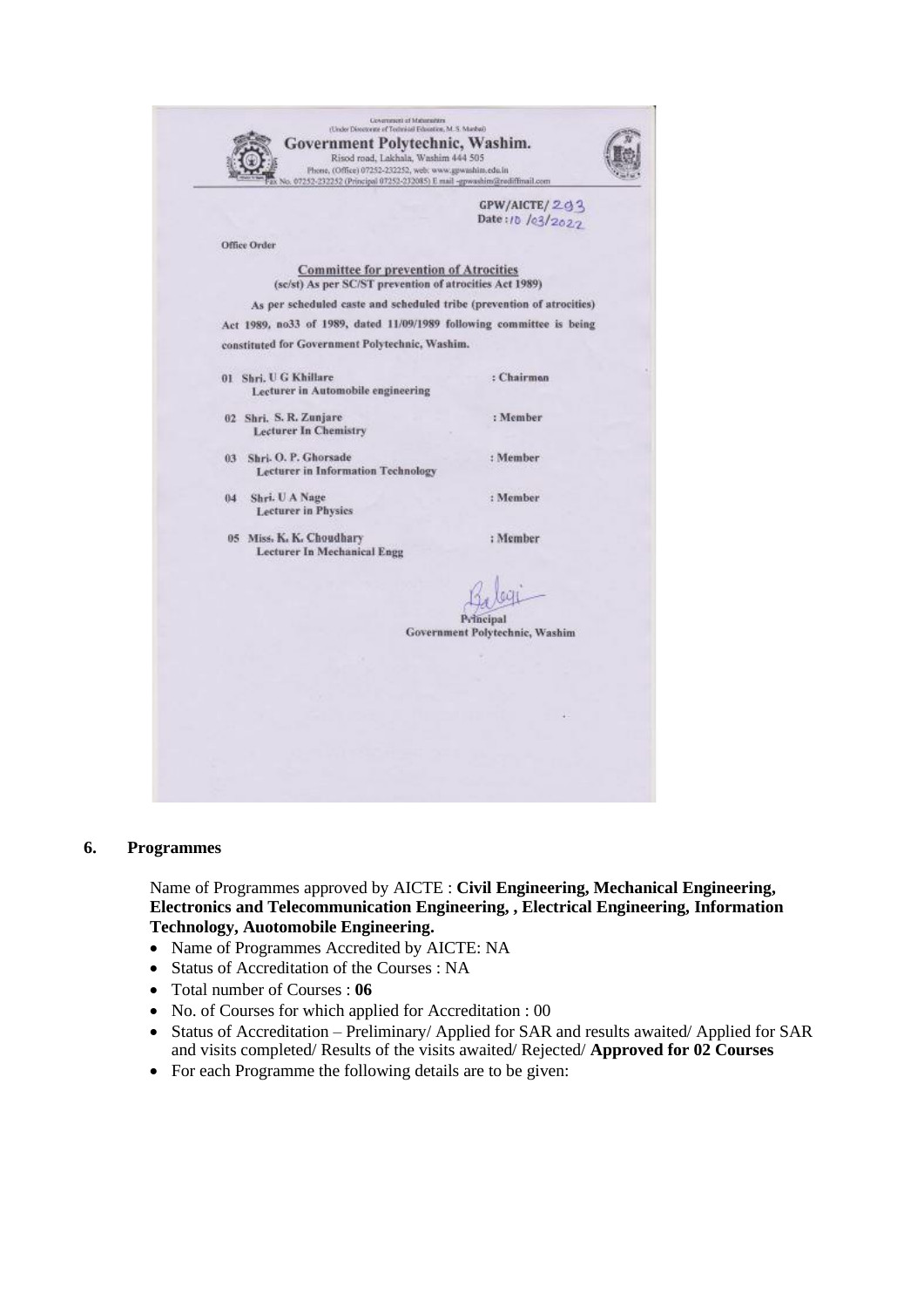| Sr.<br>No.     | Name of Programme                               | Number<br>of seats | Duratio<br>$\mathbf n$<br>(Years) | Cut off<br>marks/rank<br>of<br>admission<br>during the<br>last three<br>years | Fee                                                                                       | Placement<br>Facilities                                                        | Campus placement in last<br>three years with<br>minimum salary,<br>maximum salary and<br>average salary |
|----------------|-------------------------------------------------|--------------------|-----------------------------------|-------------------------------------------------------------------------------|-------------------------------------------------------------------------------------------|--------------------------------------------------------------------------------|---------------------------------------------------------------------------------------------------------|
| 1              | <b>CIVIL ENGINEERING</b>                        | 60                 | $\overline{3}$                    | https://poly2<br>1.dtemahara<br>shtra.gov.in/<br>diploma21/                   | refer fee<br>structure<br>https://w<br>ww.gpw<br>ashim.e<br>du.in/St<br>udentSe<br>ction/ | Refer<br>https://ww<br>w.gpwashi<br>m.edu.in/<br><b>TrainingPl</b><br>acement/ | Nil                                                                                                     |
| $\overline{2}$ | MECHANICAL<br><b>ENGINEERING</b>                | 60                 | $\overline{3}$                    | $-do-$                                                                        | refer fee<br>structure                                                                    | $-do-$                                                                         | Total Students:116<br>minimum sal: 1.38LPA<br>maximum sal: 1.56 LPA<br>average sal: 1.47 LPA            |
| $\overline{3}$ | <b>ELECTRICAL</b><br><b>ENGINEERING</b>         | 60                 | $\overline{3}$                    | $-do-$                                                                        | refer fee<br>structure                                                                    | $-do-$                                                                         | Total Students:55<br>minimum sal:1.38 LPA<br>maximum sal: 2.84 LPA<br>average sal: 2.10 LPA             |
| $\overline{4}$ | <b>ELECTRONICS AND</b><br>TELECOMMUNICATI<br>ON | 60                 | 3                                 | $-do-$                                                                        | refer fee<br>structure                                                                    | $-do-$                                                                         | Total Students:03<br>minimum sal:1.32 LPA<br>maximum sal:1.32 LPA<br>average sal: 1.32 LPA              |
| $\mathfrak{S}$ | <b>AUTOMOBILE</b><br><b>ENGINEERING</b>         | 60                 | 3                                 | -do-                                                                          | refer fee<br>structure                                                                    | $-do-$                                                                         | Total Students:13<br>minimum sal:1.38 LPA<br>maximum sal:2.04 LPA<br>average sal: 1.71 LPA              |
| 6              | <b>INFORMATION</b><br><b>TECHNOLOGY</b>         | 60                 | 3                                 | $-do-$                                                                        | refer fee<br>structure                                                                    | $-do-$                                                                         | Nil                                                                                                     |

- Name and duration of programme(s) having Twinning and Collaboration with Foreign University(s) and being run in the same Campus along with status of their AICTE approval. If there is Foreign Collaboration, give the following details: **Nil**
- For each Programme Collaborated provide the following: **Nil**
- Placement Records for last three years with minimum salary, maximum salary and average salary
- Whether the Collaboration Programme is approved by AICTE? If not whether the Domestic/Foreign University has applied to AICTE for approval : **Not Applicable**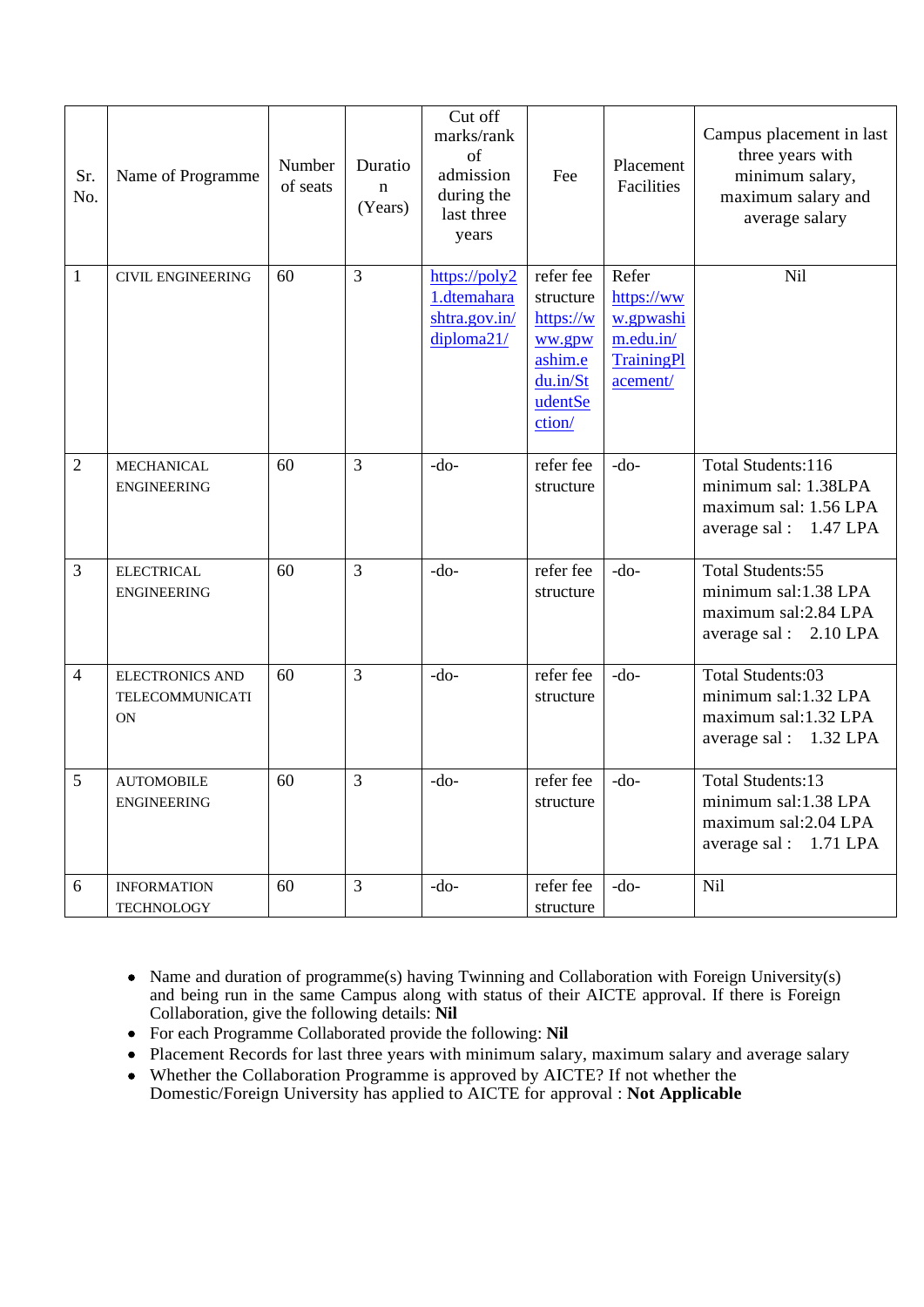## **7. Faculty**

- Branch wise list Faculty members:
	- Permanent Faculty
	- Adjunct Faculty
	- Permanent Faculty: Student Ratio
- Number of Faculty employed and left during the last three years

| Sr. no.        | Name of program                             | Permanent<br>Faculty | Adjunct<br>Faculty | Permanent<br>Faculty:<br><b>Student Ratio</b> | Number of<br>Faculty<br>employed and<br>left during the<br>last three years |
|----------------|---------------------------------------------|----------------------|--------------------|-----------------------------------------------|-----------------------------------------------------------------------------|
| $\mathbf{1}$   | <b>CIVIL ENGINEERING</b>                    | 06                   | 07                 | 0.027                                         | Employed:02<br>Left:<br>02                                                  |
| $\overline{2}$ | <b>MECHANICAL</b><br><b>ENGINEERING</b>     | 08                   | 00                 | 0.060                                         | Employed:05<br>Left:<br>03                                                  |
| $\overline{3}$ | <b>ELECTRICAL</b><br><b>ENGINEERING</b>     | 04                   | 04                 | 0.0196                                        | Employed:03<br>Left:<br>03                                                  |
| $\overline{4}$ | <b>ELECTRONICS AND</b><br>TELECOMMUNICATION | 07                   | 03                 | 0.11                                          | Employed:04<br>Left:<br>04                                                  |
| 5              | <b>AUTOMOBILE</b><br><b>ENGINEERING</b>     | 03                   | 02                 | 0.063                                         | Employed:00<br>Left:<br>$00\,$                                              |
| 6              | <b>INFORMATION</b><br><b>TECHNOLOGY</b>     | 06                   | 04                 | 0.029                                         | Employed:02<br>Left:<br>02                                                  |

## **8. Profile of Principal/Faculty**

For each Faculty give a page covering with Passport size photograph

- i. Name : Dr. B. G. Gawalvad
- ii. Date of Birth : 07/09/1976
- iii. Unique id: DTEBGGM7601
- iv. Education Qualifications: P.hD, M.E.
- v. Work Experience : 20 years
- vi. Area of Specialization : Electronics and Communication Courses taught at Diploma / Post Diploma/ Under Graduate/ Post Graduate/ Post Graduate **Diploma Level:** Microwave and Radar System, Optical Network and satellite  **Graduate level: Digital** Signal Processing, Digital Communication, Signals and Systems. **Post Graduate Level**: Embedded System
- vii. Research guidance: UG-15, PG-05, P.hD-00

Projects Carried out: NA Patents : NA Technology Transfer : NA

viii. Research Publications Five Papers have published in International referred Journals. Three Papers are presented & published in conferences.

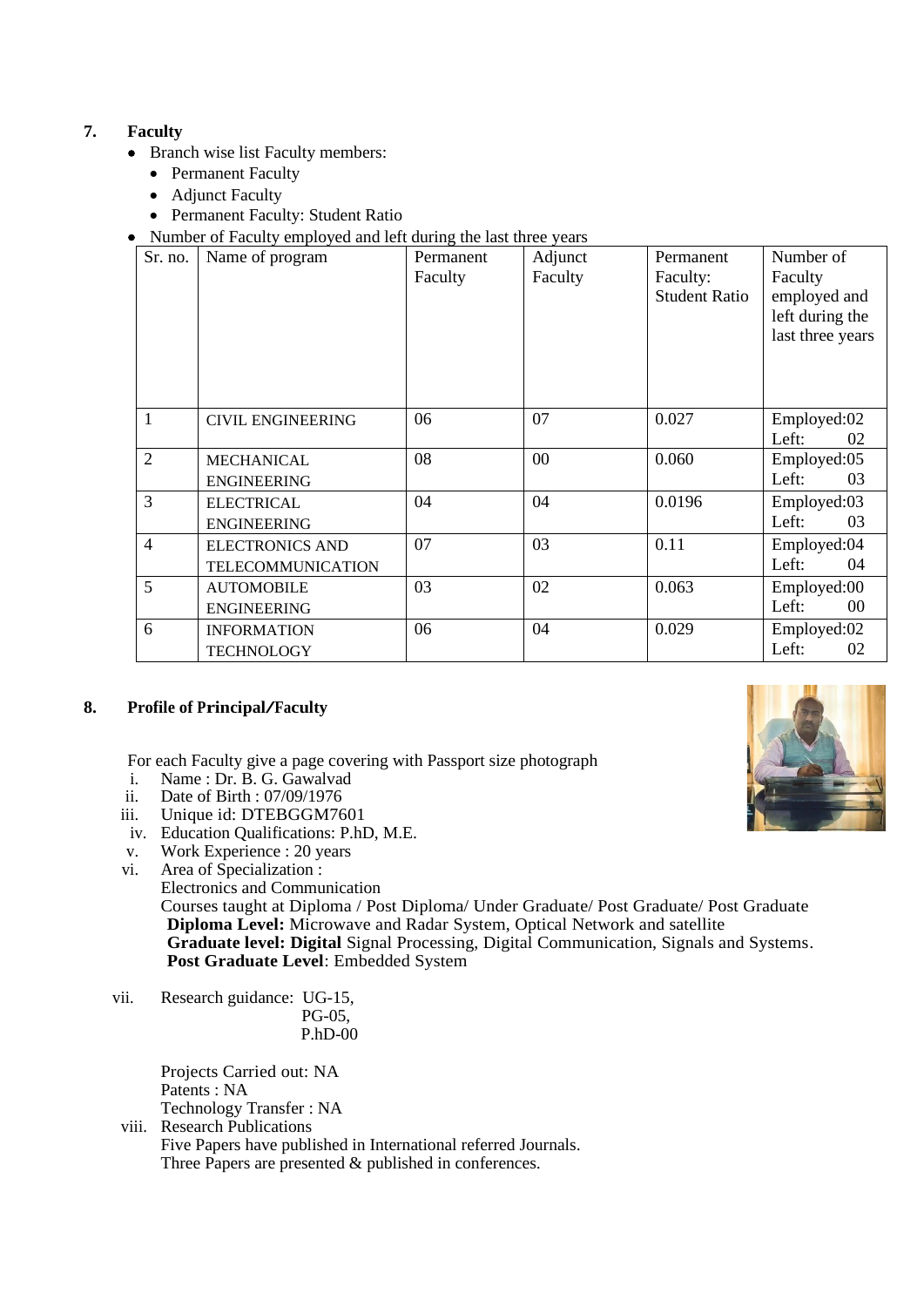ix. No. of Books published with details : Nil

*For other faculties please refer :* **Homepage -> Department -> Staff Position 1.Civil Engineereing <https://www.gpwashim.edu.in/CivilEngineering/>**

**2. Mechanical Engineering <https://www.gpwashim.edu.in/MechanicalEngineering/>**

**3. Electrical Engineering <https://www.gpwashim.edu.in/ElectricalEngineering/>**

**4. Electronics and Telecommunication <https://www.gpwashim.edu.in/ElectCommcation/>**

**5. Information Technology <https://www.gpwashim.edu.in/InformationTechnology/>**

**6. Automobile Engineering <https://www.gpwashim.edu.in/AutomobileEngineering/>**

**7. Science and Humanities <https://www.gpwashim.edu.in/Science/>**

**8. Workshop <https://www.gpwashim.edu.in/Workshop#Staff>**

**9.Applied Mechnics <https://www.gpwashim.edu.in/AppliedMechanics/>**

- **9. Fee**
	- Details of fee, as approved by State Fee Committee, for the Institution **Please refer to <https://www.gpwashim.edu.in/StudentSection/>**
	- Number of scholarship offered by the Institution, duration and amount **Post Matric Govt. of India, EBC, Dr. Panjabrao Deshmukh Nirvah Bhatta.**
	- Estimated cost of Boarding and Lodging in Hostels <https://www.gpwashim.edu.in/Hostel/>

## **10. Admission**

**Please refer to Homepage -> Admission ->**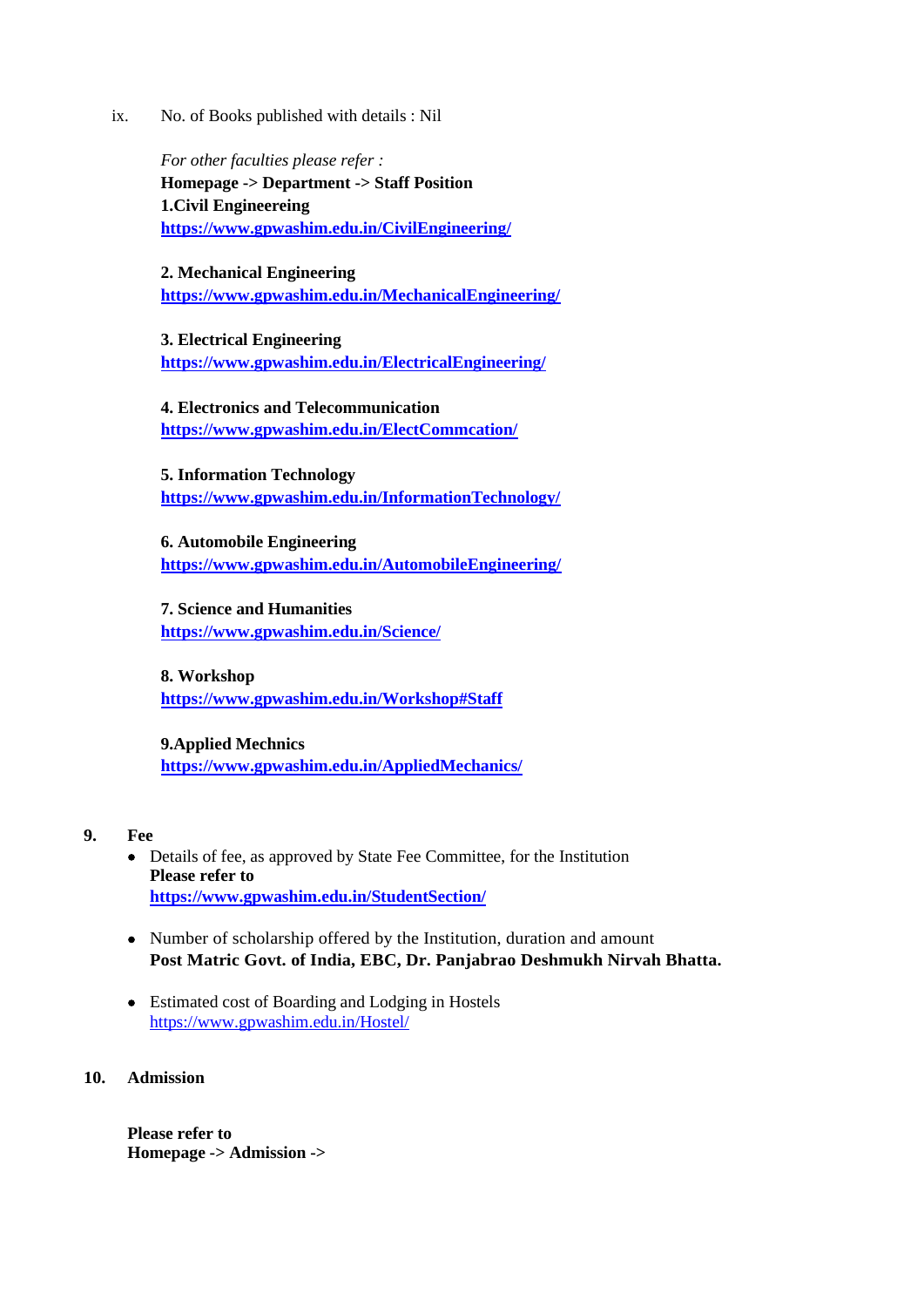**<https://www.gpwashim.edu.in/DiplomaAdmission/>**

| Sr. No. | Academic<br>Year | Number of<br>seats<br>sanctioned<br>with the year<br>of approval | Number of<br><b>Students</b><br>admitted under<br>various<br>categories each<br>year in the last<br>three years | Number of applications<br>received during last two<br>years for admission under<br>Management Quota and<br>number admitted |
|---------|------------------|------------------------------------------------------------------|-----------------------------------------------------------------------------------------------------------------|----------------------------------------------------------------------------------------------------------------------------|
|         | 2019-20          | 360                                                              | 248                                                                                                             | <b>NIL</b>                                                                                                                 |
|         | 2020-21          | 360                                                              | 262                                                                                                             | <b>NIL</b>                                                                                                                 |
|         | 2021-22          | 360                                                              | 256                                                                                                             | <b>NIL</b>                                                                                                                 |

#### **11. Admission Procedure**

Admission schedule is decided by Government. It's completely centralized online process.(CAP) Admission procedure & schedule is set by State Govt. It is followed

<https://www.dtemaharashtra.gov.in/>

#### **12. Criteria and Weightages for Admission**

As per criteria Admission Process DTE, Maharashtra

[http://view.dtemaharashtra.gov.in/diploma21//admin/uploads/Information%20Brochure%20Marathi%20](http://view.dtemaharashtra.gov.in/diploma21/admin/uploads/Information%20Brochure%20Marathi%202021_22.pdf) [2021\\_22.pdf](http://view.dtemaharashtra.gov.in/diploma21/admin/uploads/Information%20Brochure%20Marathi%202021_22.pdf)

#### **13. List of Applicants**

Being the Government Institute No Management quota

#### **14. Results of Admission Under Management seats/ Vacant seats**

Being the Government Institute No Management quota

## **15. Information of Infrastructure and Other Resources Available** Please refer

**Homepage -> Department ->Laboratories**

- Hostel Facilities
- Please refer

**Homepage ->Facilities->Hostel <https://www.gpwashim.edu.in/Hostel/>**

• Library

Please refer

**Homepage ->Facilities->Library <https://www.gpwashim.edu.in/Library/>**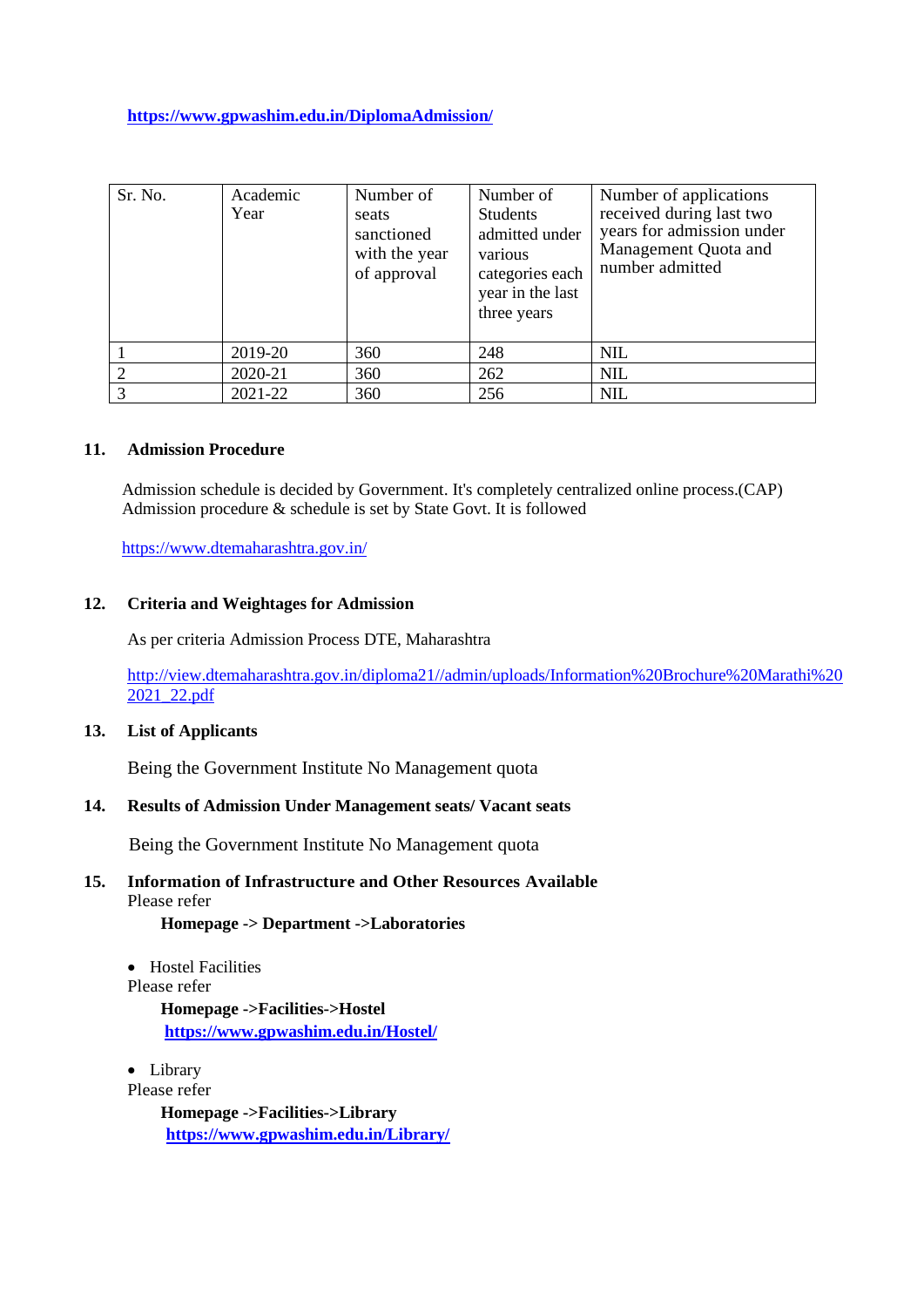Laboratory and Workshop Please refer

#### **Homepage ->Departments->Workshop**

<https://www.gpwashim.edu.in/Workshop/>

- Computing Facilities
	- Internet Bandwidth : 3 connections of each 100mbps(**100 Mbps + 100 Mbps + 100 Mbps)**
- List of facilities available
	- Games and Sports Facilities : **Available**
	- Extra-Curricular Activities: **Available ( Debate, Elocution, singing competitions, etc.)**
	- Soft Skill Development Facilities : **Available (Language lab)**
- Teaching Learning Process

Since the institute is affiliated to Maharashtra Board of Technical Education, Mumbai (MSBTE). All MSBTE guidelines are followed for teaching learning process. Please refer

<https://msbte.org.in/>

#### **16. Enrollment of students in the last 3years:**

| Year    | No. of students enrolled |
|---------|--------------------------|
| 2018-19 | 187                      |
| 2019-20 | 262                      |
| 2020-21 | 256                      |

#### **17. List of Research Projects/Consultancy Works**

The institute is involved in Testing and Consultancy Services to industry, public sectors, government organizations and private contractors. Institute contributes to rural development through Community Polytechnic schemes (CDTP).

## **18. LoA and subsequent EoA till the current Academic Year**

Please refer**: Homepage -> Menu** (on Left hand side) **-> Extension of Approval** 

**<https://www.gpwashim.edu.in/AICTEExtension/>**

#### **19. Accounted audited statement for the last three years**

Please refer**: Homepage -> About Us-> Office->Audit Statement**

**<https://www.gpwashim.edu.in/Office/#AuditReport>**